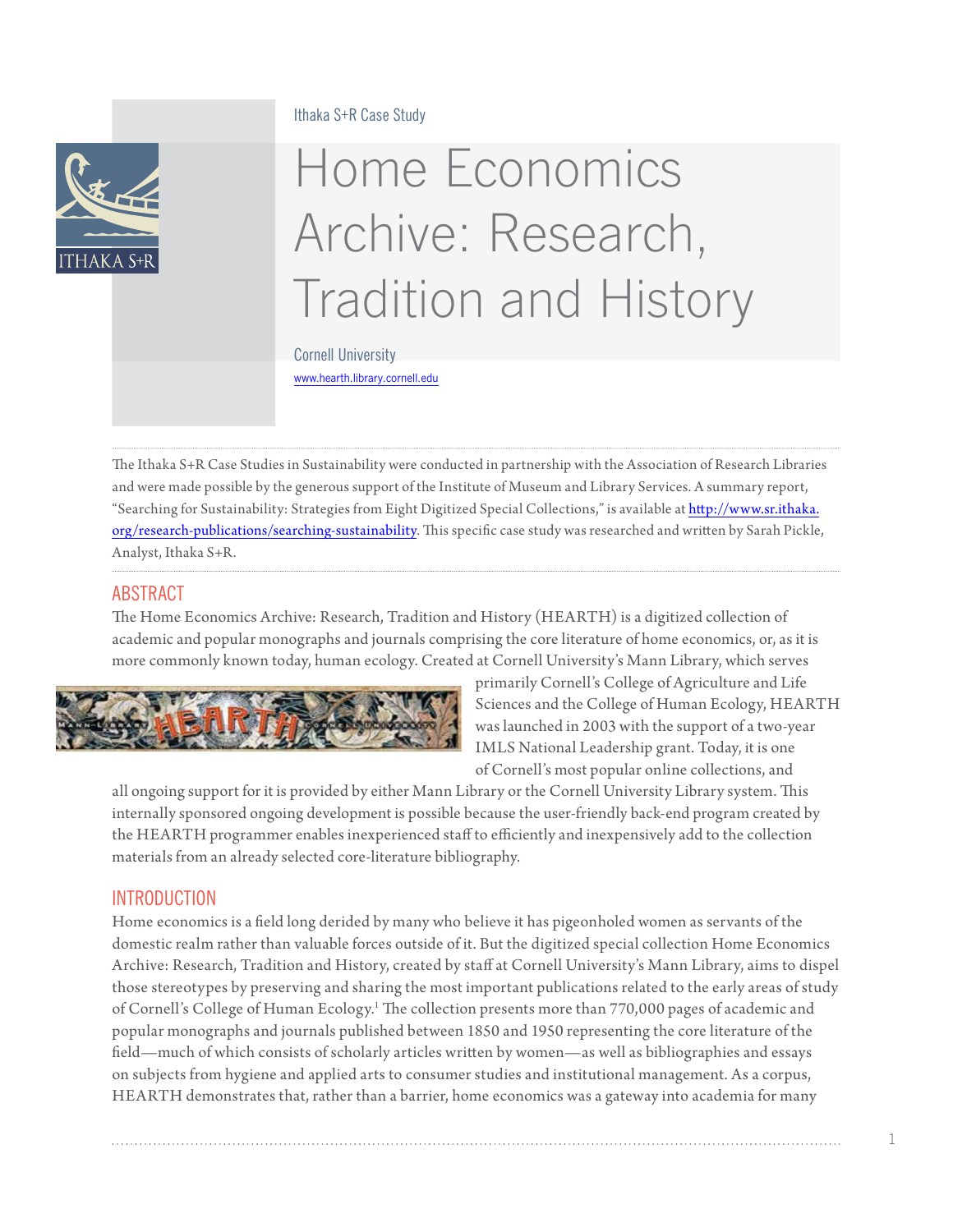women. Since the completion of its IMLS National Leadership Grant in 2003, the collection has grown by almost 80 percent, which is due in no small part to the fact that a processing and formatting system created by the project's programmer makes it an extremely efficient operation to run; as a result, Cornell has been able to support internally all ongoing development.

Cornell University is a sprawling institution with twenty libraries that serve fourteen colleges and schools in several locations throughout New York State, and it is funded both by a private endowment and by state (i.e., public) land-grant money. Mann Library rests atop East Hill in Ithaca, New York, and an extensive building renovation that built out its collaborative and study spaces has turned it into a major hub on campus. For many years, the Library has reported to administrators at the two colleges it mainly serves, the College of Agriculture and Life Sciences and the College of Human Ecology (until 1969, known as the College of Home Economics), in addition to reporting up through the Cornell University Libraries.<sup>[2](#page-8-1)</sup> Its role has been supporting students and scholars at these public colleges supported by public funds, and, as a consequence, it views both the campus community and the citizens of New York State as its key patrons.

#### **BACKGROUND**

Until 2013, when its budget began coming directly from the central Cornell University Libraries (CUL), the Mann Library received its budget from the Colleges of Agriculture and Life Sciences and of Human Ecology. According to some, this may have made it easier for former Library Director Janet McCue to set her own priorities for her campus unit, including the digitization of the Library's collections, in which she was motivated predominantly by academic and preservationist concerns.

McCue believed that Mann Library should create carefully curated online collections in order to preserve the most important historical literature from the fields it serves—agriculture and home economics/human



Courtesy of the Home Economics Archive: Research, Tradition and History.

ecology. In addition to reflecting concerns regarding the age and increasing fragility of the materials, her scholarly approach was to develop collections whose outlines were determined by the scope of the field being studied, not limited by the collections on hand. To identify which materials were most important, Mann Library staff assembled committees of experts, including scholars beyond the university, to help them through the process. As a result, current Director Mary Ochs sees each of the digitized collections created by the Library as "a goldmine of related content," rather than simply a pile of assets produced from mass digitization of as much material from the field as possible or from scanning stand-alone, bounded special collections.

Mann Library's first digitized collection, which established a model that HEARTH later followed, was the Core Historical Literature of Agriculture (CHLA), created in 1994 to combat the "brittle books problem" through the preservation of fragile and disintegrating print materials in digital form.<sup>3</sup> The "core literature" approach guiding the project team's selection process was developed by Wallace Olsen, a former Senior Research Associate at Mann Library[.4](#page-8-3) Additionally, because it was around this time that the internet was becoming an increasingly useful tool for scholarly research, the team responsible for CHLA, including McCue and then Head of Collection Development Ochs, decided to post the materials online in 1996, both in order to assemble them in one place, as there was no distinct physical counterpart to CHLA—the scanned originals were scattered throughout Mann Library's holdings—and to make them more accessible to scholars unable to visit the Library. With the digitization of the core literature of agriculture well underway, McCue and Ochs turned their attention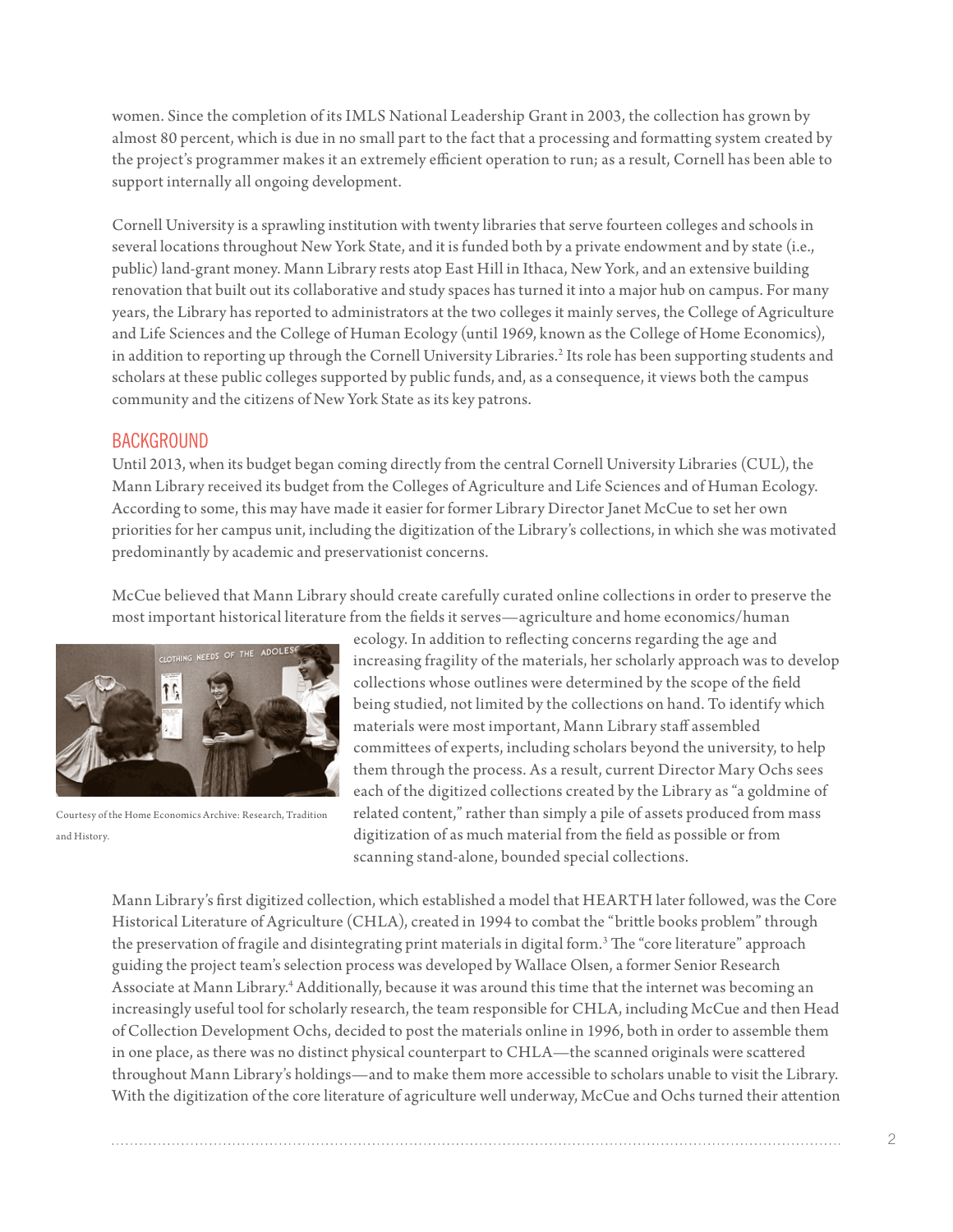to the other college with which Mann Library works, Human Ecology, and the most historically important documents to emerge from that field.

HEARTH began as the Core Historical Literature for Home Economics (CHLHE), and its development directly paralleled the methodology behind the creation of CHLA. As with the earlier collection, the protocol for choosing the materials to be included in HEARTH followed Olsen's approach, and the list that

Ochs and Paulson aimed for efficiency, which is evident in their choices to work with the preset bibliography and to train students to do nonspecialist work

resulted reflects months of careful planning by the project coordinators. For HEARTH, Ochs and current Project Manager Joy Paulson compiled an extensive list of monographs and journals using their own local experts, bibliographies in the backs of books, and any other resources they could find.

These lists were later sent for evaluation to scholars of home economics and history from across the country who had been recruited as advisors; they ranked the sources listed from one to four based on relative value and importance. Once the evaluations were returned to Mann Library, the results were tabulated and a bibliography of core literature was compiled.

Early research revealed that the Cornell Libraries held only about half of the materials listed in the bibliography, so Ochs first sent Paulson out to used and antique bookstores to locate and purchase missing titles. Later, when digitization practices had developed to the extent that images could be made with little to no damage to the physical object, the project team took advantage of preexisting relationships with their counterpart libraries at the University of California at Berkeley, the University of Minnesota, the University of Nebraska at Lincoln, and Pennsylvania State University, whose own holdings could help fill out the digital collection. Altogether, about 10 percent of the materials currently in HEARTH were contributed free of charge by these other institutions, a collaborative practice that Paulson believes dates back to the Cooperative Preservation and Microfilming Project of the 1980s and '90s.

As Ochs and Paulson began to compile the collection, tracking down books and serials from across the country and creating basic bibliographic records for materials previously lacking such records, they were



Courtesy Division of Rare and Manuscript Collections, Cornell University Library.

well aware that much of the literature they were seeking was unknown to most researchers and that their work was not motivated by a great demand in their community for the core bibliography of home economics. Instead, their project was primarily an academic one, as their work could help preserve and build awareness of these resources as well as inform visitors about the history of the field. As Paulson explained, HEARTH was less a way to reach out to current scholars of Human Ecology, who work with contemporary research, than it was to inform social historians, historians of science, scholars of cultural studies, and other humanists about the discipline and thereby increase its visibility and improve public perception, as many of these materials were under threat of being lost due to degradation and de-selection.

Mann Library's position within the greater nest of the Cornell Library system was also beneficial. Cornell's Olin Library was home to Anne Kenney and Oya Rieger, early pioneers in developing best practices for digitization and digital preservation; working up the hill from them meant that Ochs and Paulson felt confident of the quality and durability of the surrogates they produced. They were generating stable TIFF master files of a much higher quality than is likely to ever be displayed on a computer screen, so only the delivery images—rather that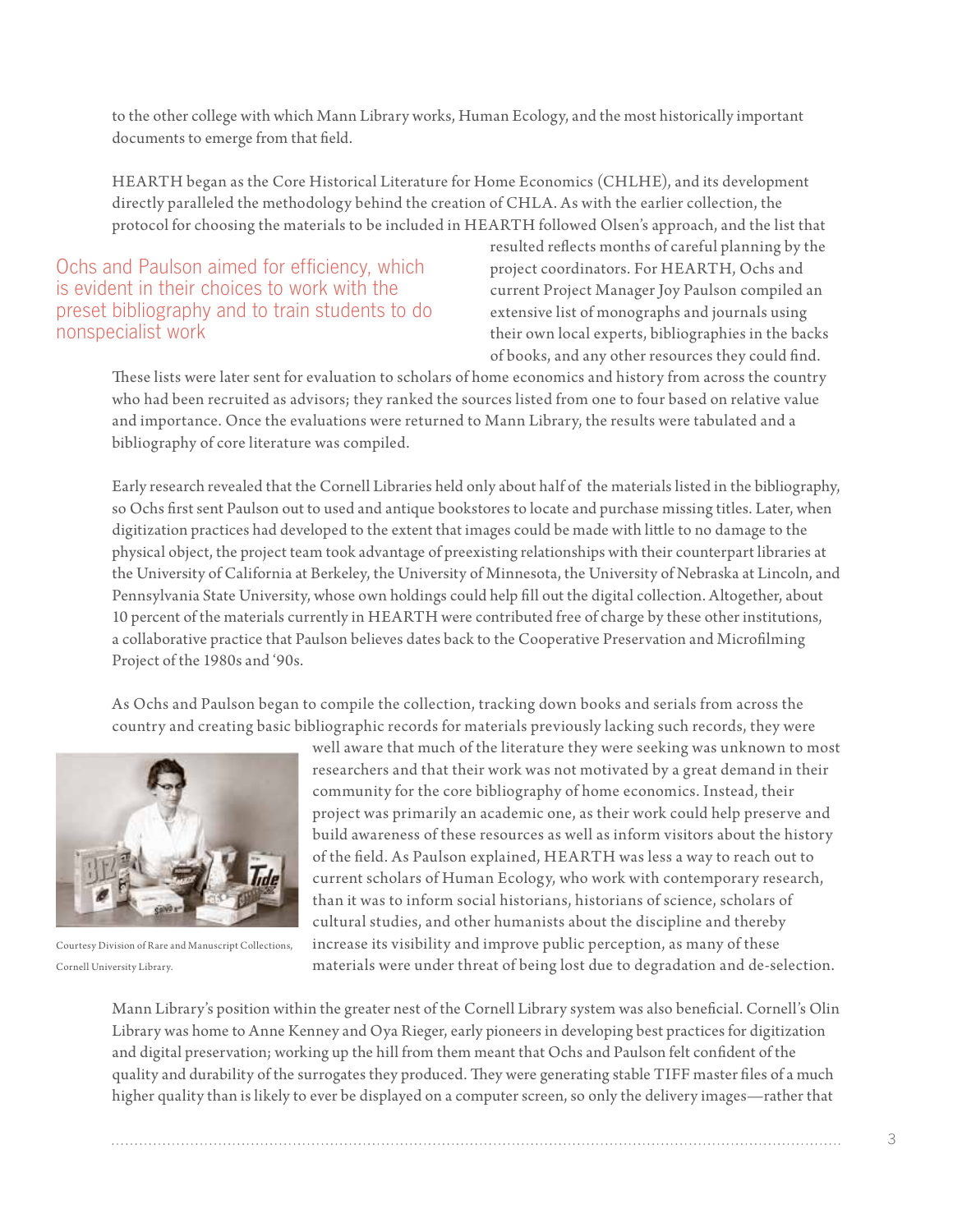the original files themselves—need to be changed when upgrades are made to keep pace with developments in technology.

As HEARTH was developing Ochs and Paulson aimed for efficiency, which is evident in their choices to work with the preset bibliography and to train students to do nonspecialist work, thereby freeing up librarians to confront bigger challenges when necessary. Desire for efficiency also led the project team to focus almost exclusively on digitizing public domain materials (published before 1923) during the grant period, as working on CHLA had demonstrated to them just how much time can be spent on chasing down copyright permissions.

The initial grant application to IMLS for HEARTH was submitted in 2000 and was one of Paulson's very first assignments after arriving at Cornell from the University of Michigan in 1999. The two-year, \$277,311 grant, for which Mann Library received a one-year no-cost extension, covered the following:

- Mary Ochs, Principal Investigator: 5 percent of time
- Head of Mann Library information technology section: 5 percent
- Joy Paulson, Project Manager: 25 percent
- Frances Webb, Programmer: 75 percent
- Metadata librarian: 5 percent
- Copy cataloger: 50 percent
- Collection development librarian/website designer: 10 percent (one year only)
- Preservation assistant: 100 percent

This diverse cast meant that all stages of the development of the project benefited from a range of technical skills and subject expertise. Almost all work related to the creation of the collection was done in Mann Library; scanning, which was also funded by the grant, was conducted by a firm in Montreal that was so cost- and time-efficient that almost 40 percent more pages were scanned than the 450,000 pages the grant proposal had anticipated. Including all activities necessary to add a single page to the site (digitizing, ingesting, record writing, copyright clearing, uploading, and preserving), Paulson calculated that HEARTH's per-volume cost totaled \$262.42 and that its per-page cost was \$0.65—30 percent less than she and Ochs had anticipated. Scanning alone came to about \$0.17 a page.

In the coming years, Paulson would like to continue working through the bibliography of core literature and perhaps even expand the types of media available on the site to include videos and pictorial collections. As long as the Library keeps posting new materials and Paulson and Webb see web traffic demonstrating that those materials are being used, Paulson believes Mann Library will continue to support this work.

## SUSTAINABILITY STRATEGY

HEARTH's project team is able to sustain the work it does by operating at a low simmer, adding and highlighting new materials when they have the time and money to produce them, which is typically at the rate of about 150 titles per year. Since the IMLS grant ended in 2003, this approach has permitted them to chip away, little by little, at the titles in the bibliography that remain to be digitized, at this time roughly 66 percent of the full list.

## Economic Model

Cornell University has assumed all costs for HEARTH, including what is required to continue adding to the collection. Mann Library has control over a small endowment and special gifts from graduating classes, and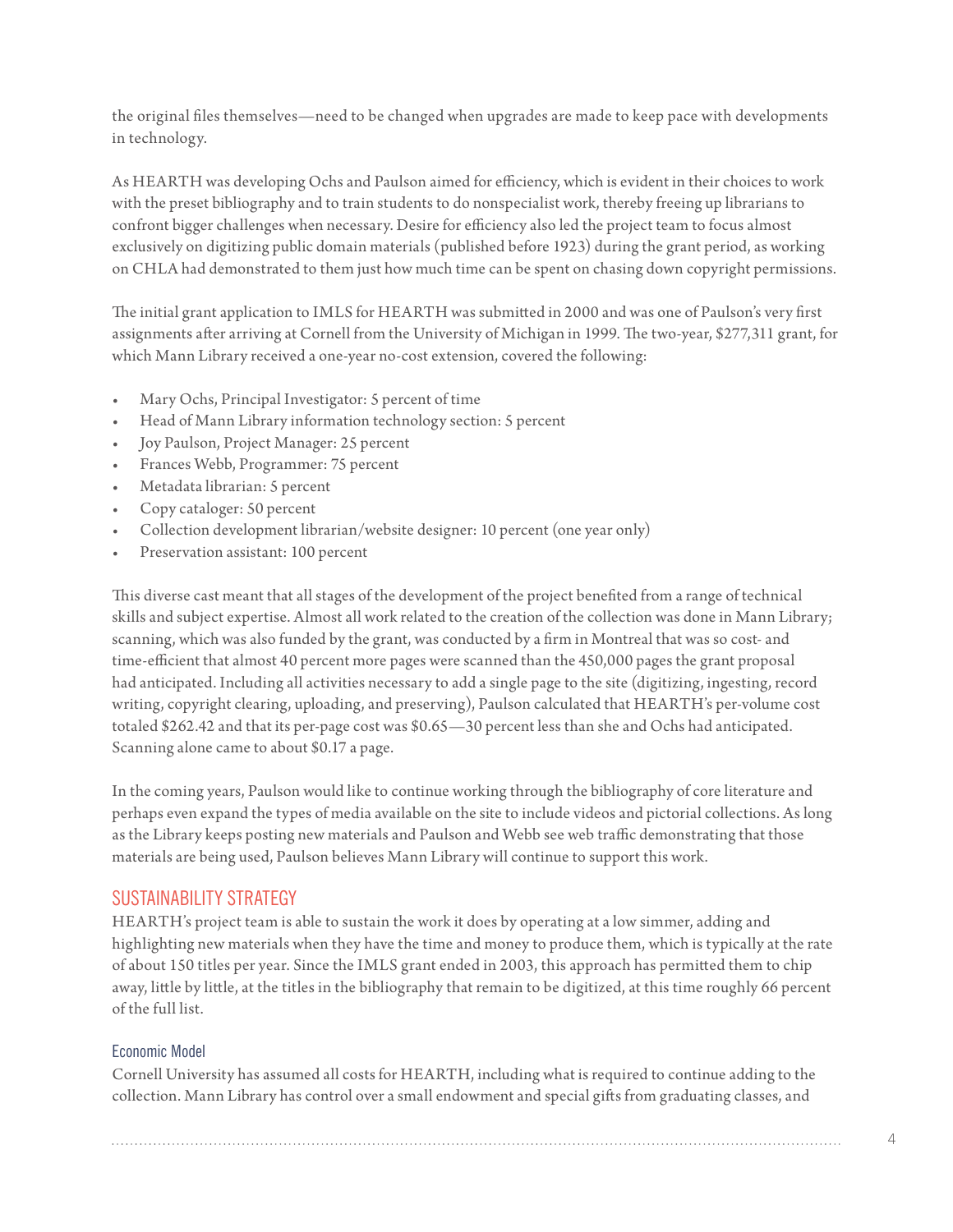Paulson and Ochs can allot these funds to scanning for HEARTH when the money is not needed for more urgent tasks. Furthermore, all funds provided to HEARTH can be devoted to scanning because, since 2003, the remaining core staff of the project—Paulson, Webb, and several others—are regular, hard-money employees of the Library, and ingesting files for incorporation in the collection is part of their typical responsibilities.

The figures below represent the total amount of time each individual spends on all three of the Library's digital collections—HEARTH, CHLA, and The Hive and the Honeybe[e5](#page-8-4) —combined, as it would be too difficult to tease out the percentages of time each devotes to HEARTH alone.

- Joy Paulson, Project Manager: 10 to 25 percent of time
- Frances Webb, Programmer: 25 percent
- Carol Lowe, Preservation Assistant: 50 percent
- Copy cataloger: 5 percent

To be sure, HEARTH and CHLA are quite extensive, but working with only three collections and being on hard money has permitted Paulson and Webb to serve as genuine project managers and to dedicate time to thinking about how to improve them should they ever have the means to do so. Webb also follows user statistics and performs general maintenance and ingest of new materials. This sustained concentration on just a few projects is rare in the CUL system, according to Associate University Librarian Oya Rieger, and Mann Library Director Ochs is not interested in shifting her Library's priorities any time soon.

Other costs for supporting the ongoing life of HEARTH are covered internally, as well. The virtual storage for the image files and data are paid for by Mann Library, and because the front-end DLXS interface is used by all digitized special collections created by Cornell Libraries, support for it is provided by the Libraries' central IT department.

In light of these continuing costs, Chief Technology Strategist for Cornell Libraries Dean Krafft has noted that the libraries have considered generating revenue by licensing images from this and other collections created at Cornell, but he also confided that he and other staff were not confident that doing so would be worth the effort. Ochs explained further that any attempts to earn money from HEARTH would have to be compatible with IMLS stipulations that the materials produced from their grants be made freely available; she was also hesitant at the suggestion of advertising or other open-access-compatible models of revenue generation because of the Mann Library's status as a library serving a land-grant institution.

#### Public Benefit

Ochs and Paulson have spoken about the HEARTH team's accomplishments in internal workshops and at external conferences, focusing most often on their success with a serials processing system and with project management. Additionally, both Paulson and Ochs pride themselves not only on the selection process that produced the bibliography, but also on HEARTH's usability and accessibility as a carefully curated collection with structural metadata and searchable text. They know that some students and faculty on Cornell's campus have used the resource, although fewer than they had hoped when they created the site; and spikes in numbers of non-Cornell visitors during school semesters suggest that researchers on other campuses may have found their way to it, as well.

One measure of HEARTH's success is its number of visits by individual users (over 13,000 visits per month, on average), which is several thousand higher than that of CHLA. Additionally, almost half those sessions represent overseas users, and the most common referral sites (StumbleUpon, Google, [FoodTimeline.org\)](FoodTimeline.org) have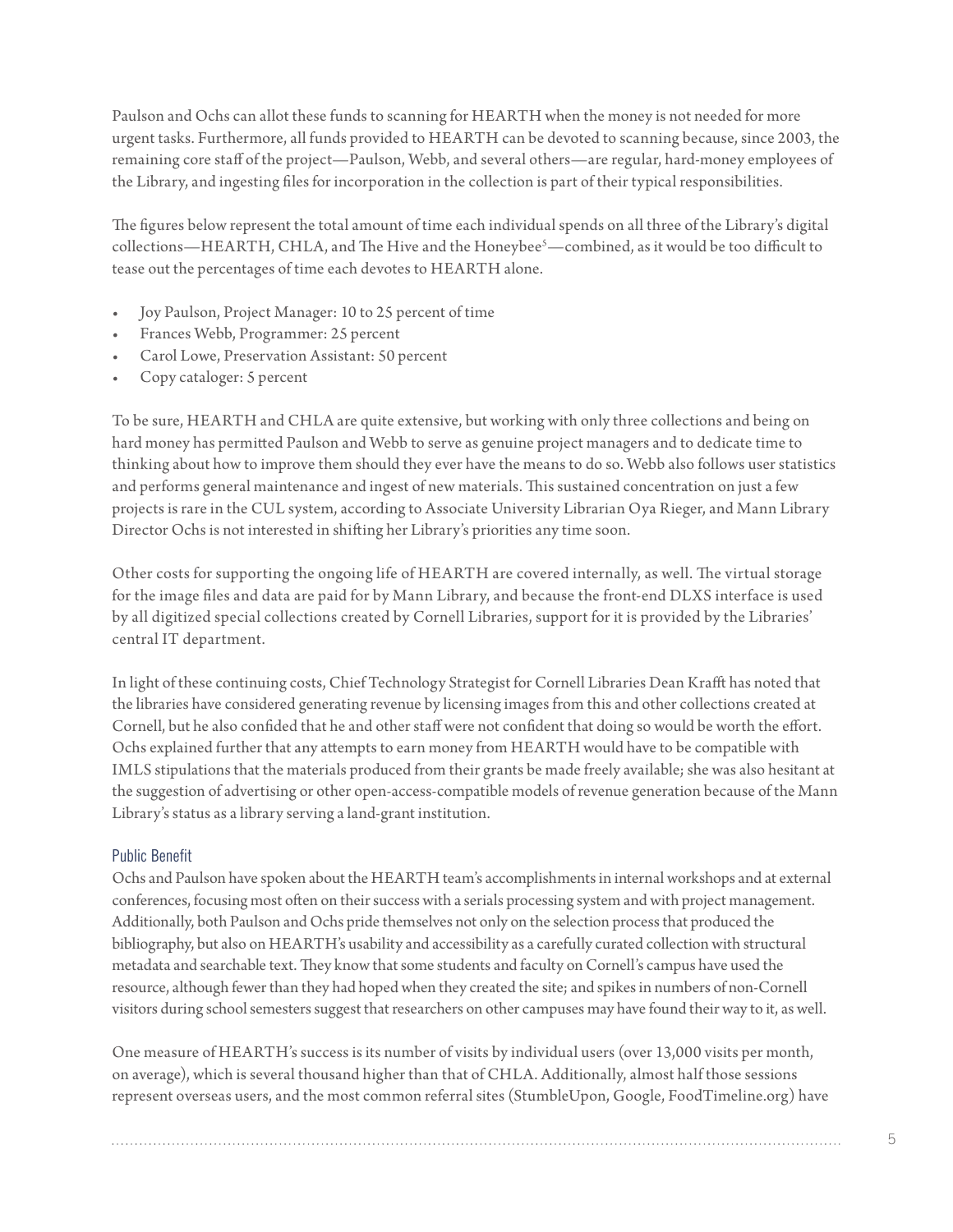no affiliation with Cornell. This suggests that the reach of HEARTH is relatively broad, extending far beyond the campus, and it has encouraged the project team to add more popular titles, such as Harper's Bazaar and Good Housekeeping, in an attempt to keep attracting nonacademic visitors. HEARTH is also a success in the context of CUL, with the second-highest number of page views (1.2 million) among all digitized Cornell Libraries collections, almost twice as many as the third and fourth (the Cornell Daily Sun's digital archive and CHLA) most viewed collections.

Web analytics are helpful for gaining a sense of how many people are visiting and where they are coming from, but the numbers cannot reveal much about why people are using the collection. For that kind of qualitative feedback, HEARTH staff rely on what they hear from academics on campus and from a form on the site that sends comments and questions to Mann Library's circulation desk, whose staff forwards them to either Paulson or Webb. The project team receives about ten of these comment forms a week, often several from nonacademic visitors, who have written to describe how helpful the resource is. Among this group are genealogists who have discovered relatives' names in the texts, which have been made searchable via the creation of OCR files; and staff from the Oxford English Dictionary, who prior to the advent of Google Books uncovered several examples of early instances of specific words that they could use in the dictionary's annotations. An OED editor wrote to suggest that the project add search limits by date, a change that has since been implemented. Other users have requested direct access to the OCR files, and users do have the option of viewing plain, uncorrected OCR [text.](text.KEY)

# [KEY](text.KEY) FACTORS OF SUSTAINTABILITY

- **1. A clear editorial strategy.** Although the ongoing support staff for HEARTH and Mann Library's other two digitized special collections is small, Paulson and Webb do not find it challenging to manage their collections, in large part because of the core literature strategy. Because a list of priority content was developed in the early stages of the project, virtually no time need be devoted to editorial decision making today. When money is available for digitization and staff have time to commit to the collection, the team has a list from which to work, and they know where to locate the materials. The current online collection includes essays on various subjects within home economics, the core literature bibliography itself, and digitized materials from Mann Library and its counterpart institutions, comprising close to one-third of the overall bibliography. Since the end of the grant, the project team has reached far beyond the 1923 public domain cutoff date, adding books and serials released as recently as 1997. Journals range from the popular Harper's Bazaar (issues from 1867 to 1900 are included) and Good Housekeeping (from 1885 to 1950) to the academic Journal of Home Economics (1909 to 1993), and monographs include titles such as Letters to the People on Health and Happiness (1856) by Catharine Esther Beecher and The Business of Being a Woman (1921) by muckraker Ida Tarbell. Paulson, who is now the Digital Collections Librarian at Mann Library, continues to add new titles from the bibliography to the collection when money is available or when requests are submitted by researchers. About one thousand of the current eighteen hundred volumes available on the website were digitized with support from the initial IMLS grant; the remainder of the work has been covered internally by Mann Library.
- **2. A user-friendly back-end program.** The planning that went into the creation of a program that could bundle all data and files in the collection and support the routine ingest of items to the website has been HEARTH's greatest asset and has made it possible for the remaining project team to gradually add more to the site as the years pass. Because CUL requires that every digital project have an IT person assigned to it, programmer Webb has been on the HEARTH project from the beginning, and the system she developed has led to a workflow that is user friendly for nonlibrarians and requires little learning time from a serials cataloguer or technical staff member outside of Collection Development.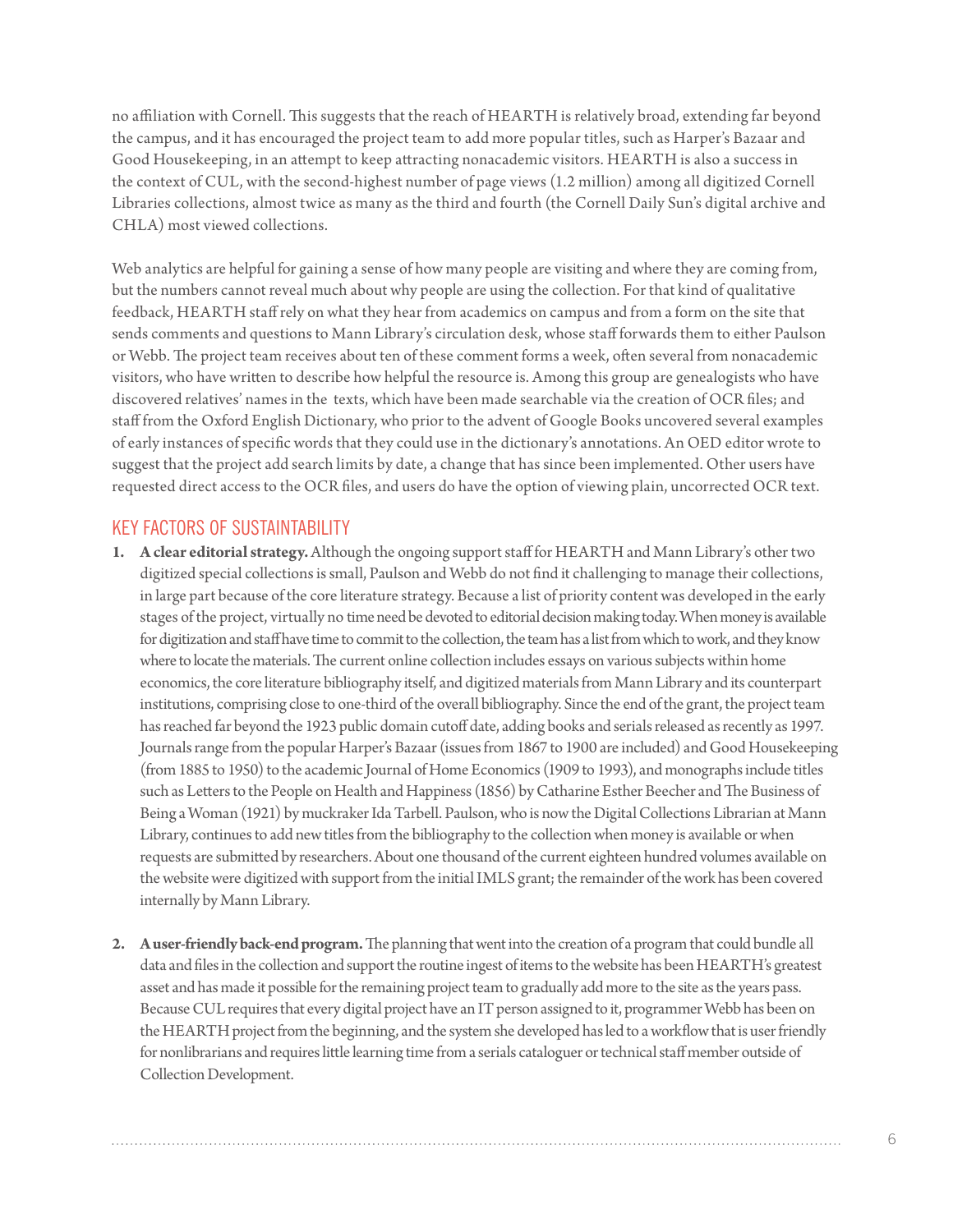While planning the collection, Ochs and Paulson felt comfortable that they knew their target audience and the technical processes and procedures involved in digitization; less clear to them was the answer to a problem that many librarians must confront, whether they are working with digital or analog collections: how to write elaborate and consistent collections records that can capture the idiosyncrasies of older publications. Monograph metadata were relatively simple to compose, but the arbitrariness and occasional inconsistencies of journal volume and series numbers meant that the process of writing their metadata was challenging and labor intensive. Had the library had the means to assign an additional group of expert librarians to work on the project, and had Paulson and Ochs not had other responsibilities to tend to, the project team might not have had to rely on work-study students for some of the work involved in creating metadata; but because this was their situation, Webb devised a back-end interface that enabled unskilled employees—work-study students, in this case—to write structural metadata (see figures 1 and 2).

Once all the metadata are written, Webb's program also makes it possible for the ingest and harmonizing of files, quality control checks, and copyright permissions to be conducted and reviewed in her system before an overnight upload of the data to the web. Paulson expects that this "bundling" of images and related information before delivery to the public platform means that the digital assets that make up HEARTH are not tied to the DLXS proprietary system and thus can be easily migrated to other platforms.

**3. Position within a larger, experienced institution.** With both of these strategies in place, as well as the support the HEARTH team receives from CUL IT, which manages the hardware and DLXS platform, the only ongoing development costs for which Paulson has to explicitly appeal for help are those associated with scanning. This stable situation puts the project team in a good position to respond to the few requests from scholars that they receive each month. And should Paulson, who has spent such significant time creating and supporting this collection, ever have to pass the baton of project leader, she is confident that the combination of the simple back-end program and the bibliography would make it easy to integrate new staff.



Figure 1. A screenshot of Webb's back-end program for writing structural metadata for popular serials in HEARTH. Each row represents an article and is colored for easy reading; each cluster of rows beneath a page icon represents a scanned page (i.e., page 4 has five articles, beginning with "Planning Food Officials…"). Pages may be flagged for special features, such as "Table of Contents" or "Table of Illustrations," which are highlighted on the webpage for the entry (see figure 2). Figure 2. A screenshot of the webpage for American food journal (8.1).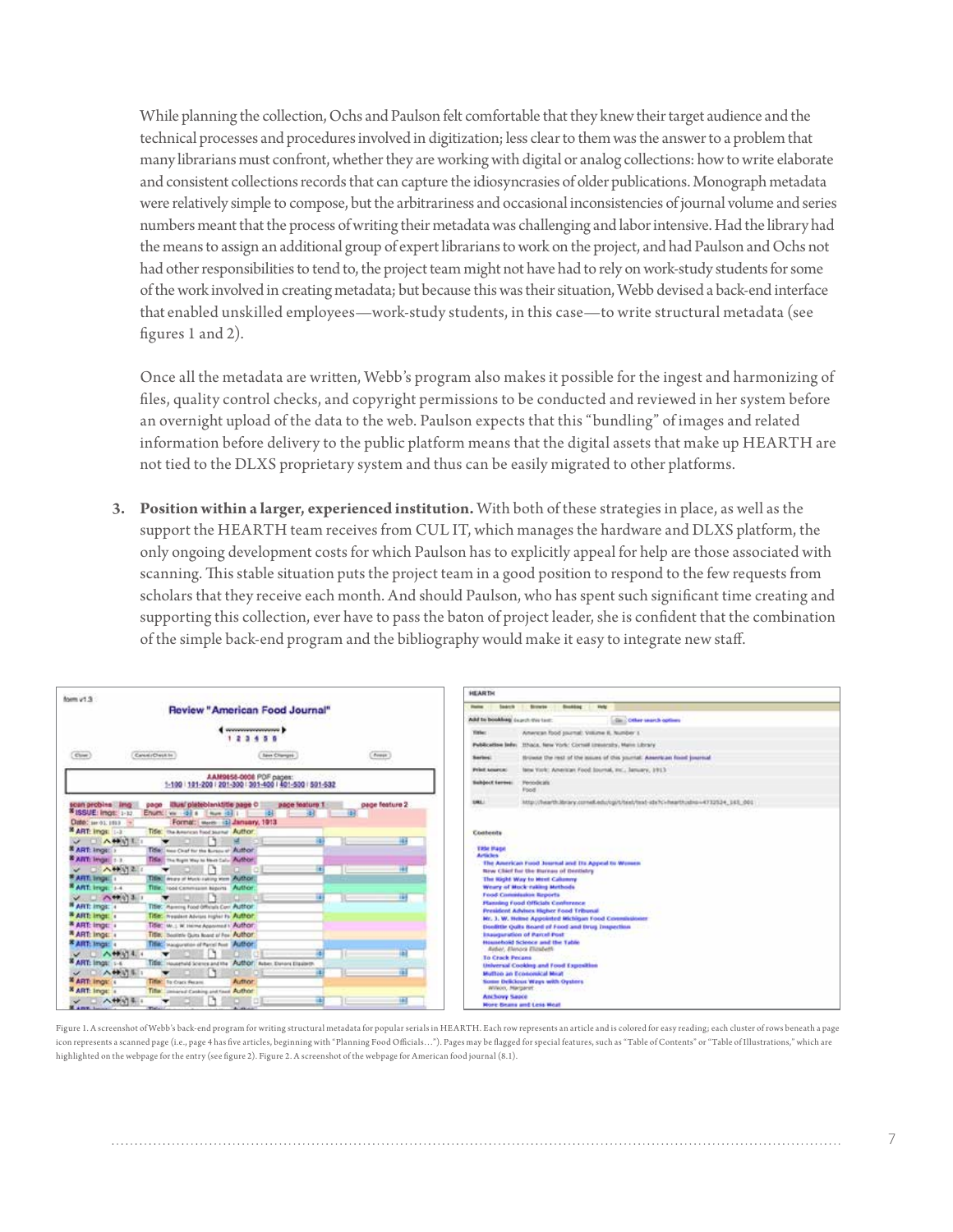The successes of HEARTH owe a great deal to CHLA, which also had an audience mainly made up of humanists and which provided Ochs, Paulson, and Webb with a great deal of experience not only in creating a digitized collection before many other institutions had done so, but also in planning for one that was carefully curated to represent the fundamental texts of a discipline and that required careful work with extremely delicate materials. Additionally, CHLA had been a lesson in how to anticipate and avoid certain difficulties, including verifying copyright clearances before scanning and ensuring that all images are stored in a single location.

# ONGOING SUSTAINABILITY ISSUES

- Imminent migration to a new platform. Within the next two years, Cornell Libraries will have to migrate all of its digitized special collections off the DLXS platforms when the University of Michigan, which developed the software, will end its support. But Paulson believes that this transition should be easy for HEARTH, as none of the collection's files are in proprietary formats until they are bundled together for delivery to DLXS. Her only worry is that this period of migration might turn into a missed opportunity to further enhance HEARTH by adding multimedia or integrating social media.
- **• Modest funding going forward.** As Ochs put it, the digital collection's home site is "beyond middle age as websites go," but any changes beyond migration to the new platform, which will be supported by the Library, would require outside funding. In 2005, Paulson attempted to secure another IMLS grant for a second intensive round of digitization, but her application was unsuccessful. In her experience, in the age of mass digitization by companies like Google, funds are scarce for project leaders who are looking for more money merely to add more pages to their collections; innovation is key.
- Little understanding of users. The project team's knowledge of HEARTH's current users is still quite foggy. Although Paulson already has a strategy for how to better understand who visits the site and how they use the information provided—a report on the project written in July 2003 outlines a plan involving eight different measures (e.g., number of classes including HEARTH in syllabi and number of students in the classes) all matched with target groups, information sources, and intervals at which that information could be collected—that strategy has never been put in action.

## LESSONS FOR OTHERS

- **1. An editorial strategy can offer coherence for reseachers and a roadmap for future growth.** A coherent, topic-driven editorial strategy can help both in project planning and in shaping a collection to be of great interest to scholars and students. It can also enable efficient, opportunistic, and gradual additions to a collection that may struggle to secure external awards.
- **2. Partnerships can add to the richness of a resource.** Should the editorial strategy allow it, partnerships with like-minded institutions can help to ease the burden of creating collections by distributing responsibility across multiple institutions.
- **3. Clear work protocols and a user-friendly back end can enable greater participation.** A well-designed program for inputting metadata can structure and formalize a workflow that can enable inexpensive nonspecialists to work quickly while minimizing risk of error. Dropdown menus for volume and issue numbers for serials help avoid input mistakes, copying and pasting OCR'd texts helps reduce typos, and color-coding for each article in an issue helps make the program's input screen more legible (see figure 1).